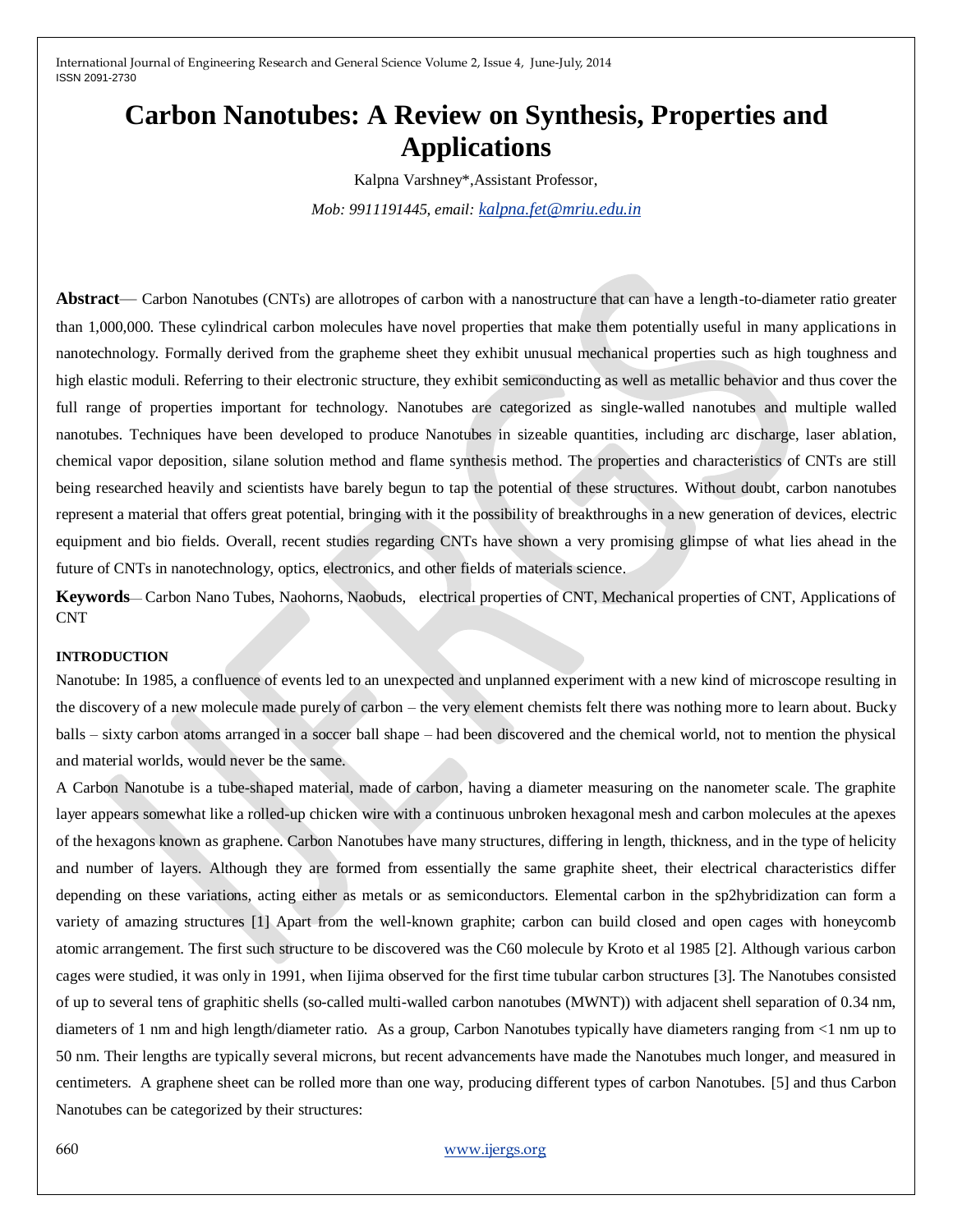## **1.1 SINGLE-WALL NANOTUBES (SWNT)**

Most Single-Walled Nanotubes (SWNT) have a diameter of close to 1 nanometer, with a tube length that can be many millions of times longer. The structure of a SWNT can be conceptualized by wrapping a one-atom-thick layer of graphite called graphene into a seamless cylinder. The way the graphene sheet is wrapped is represented by a pair of indices (n,m) called the chiral vector. The integer's n and m denote the number of unit vectors along two directions in the honeycomb crystal lattice of graphene. If  $m = 0$ , the Nanotubes are called "zigzag", which is named for the pattern of hexagons as we move on circumference of the tube. If  $n = m$ , the Nanotubes are called "armchair", which describes one of the two confirmers of cyclohexene a hexagon of carbon atoms. Otherwise, they are called "chiral", in which the m value lies between zigzag and armchair structures. The word chiral means handedness and it indicates that the tubes may twist in either direction. [4], [5]



**Figure 1: Single walled Carbon Nanotube**

## **1.2. MWNTS- MULTIPLE WALLED CARBON NANOTUBES**

There are two models which can be used to describe the structures of multi-walled nanotubes. In the Russian Doll model, sheets of graphite are arranged in concentric cylinders, e.g. a single-walled nanotube (SWNT) within a larger single-walled nanotube. In the Parchment model, a single sheet of graphite is rolled in around itself, resembling a scroll of parchment or a rolled newspaper. The interlayer distance in multi-walled nanotubes is close to the distance between graphene layers in graphite, approximately 3.3 Å (330 pm). The special place of double-walled carbon nanotubes (DWNT) must be emphasized here because their morphology and properties are similar to SWNT but their resistance to chemicals is significantly improved. This is especially important when Functionalization is required (this means grafting of chemical functions at the surface of the nanotubes) to add new properties to the CNT. In the case of SWNT, covalent Functionalization will break some C=C double bonds, leaving "holes" in the structure on the nanotube and thus modifying both its mechanical and electrical properties. In the case of DWNT, only the outer wall is modified. DWNT synthesis on the gram-scale was first proposed in 2003 by the CCVD technique, from the selective reduction of oxide solutions in methane and hydrogen. [5]



**Figure-2: Double-wall Nanotubes (DWNT) Multiwalled Nanotubes**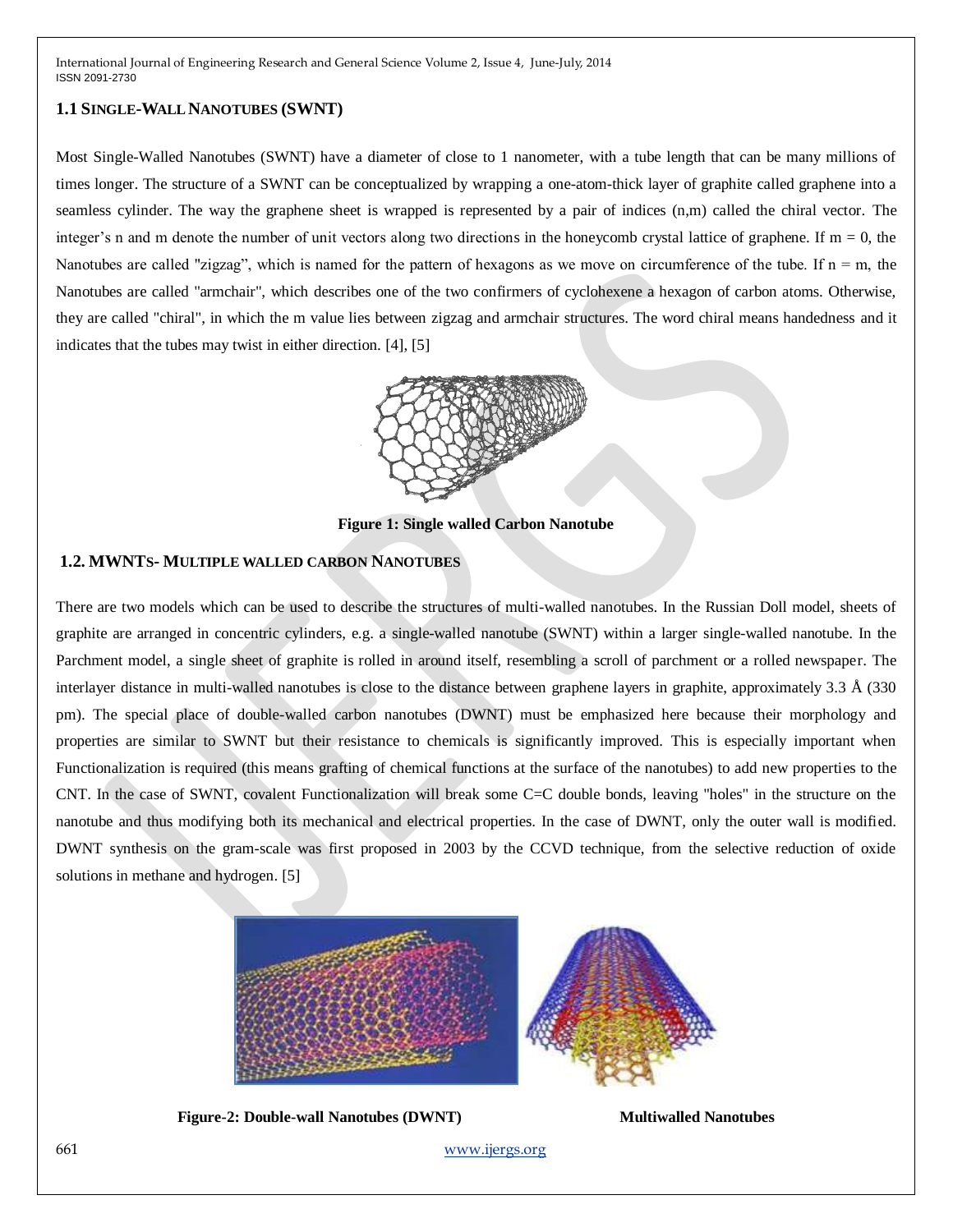| S.No.          | <b>SWNT</b>                                   | <b>MWNT</b>                                                    |
|----------------|-----------------------------------------------|----------------------------------------------------------------|
|                | Single layer of graphene                      | Multiple layer of graphene                                     |
| $\overline{2}$ | Catalyst is required for synthesis            | Can be produced without catalyst                               |
| $\overline{3}$ | Bulk synthesis is difficult as it requires    | Bulk synthesis is easy                                         |
|                | Bulk synthesis is difficult as it requires    |                                                                |
|                | atmospheric condition                         |                                                                |
|                | Purity is poor                                | Purity is high                                                 |
|                | during<br>chance of defect is more<br>A       | A chance of defect is less but once occurred it's difficult to |
|                | Functionalization                             | improve                                                        |
| 6              | Less accumulation in body                     | More accumulation in body                                      |
| 7              | It can be easily twisted and are more pliable | It cannot be easily twisted                                    |

## **Table 1- Comparison between SWNT and MWNT [6]**

#### **1.3. NANOTORUS:**

A nanotorus is theoretically described as carbon nano tube bent into a torus (doughnut shape). Nanotori are predicted to have many unique properties, such as magnetic moments 1000 times larger than previously expected for certain specific radii. Properties such as magnetic moment, thermal stability etc. varies widely depending on radius of the torus and radius of the tube. Nano-torus particles are promising in nano-photonics applications [7].



**Figure 3: A complete Nanotorus Structure**

## **1.4. NANO-BUDS**

Carbon Nanobuds are a newly created material combining two previously discovered allotropes of carbon; carbon nanotubes and fullerenes. In this new material fullerene-like "buds" are covalently bonded to the outer sidewalls of the underlying carbon nanotube. This hybrid material has useful properties of both fullerenes and carbon nanotubes. In particular, they have been found to be exceptionally good field emitters. In composite materials, the attached fullerene molecules may function as molecular anchors preventing slipping of the nanotubes, thus improving the composite's mechanical properties [8].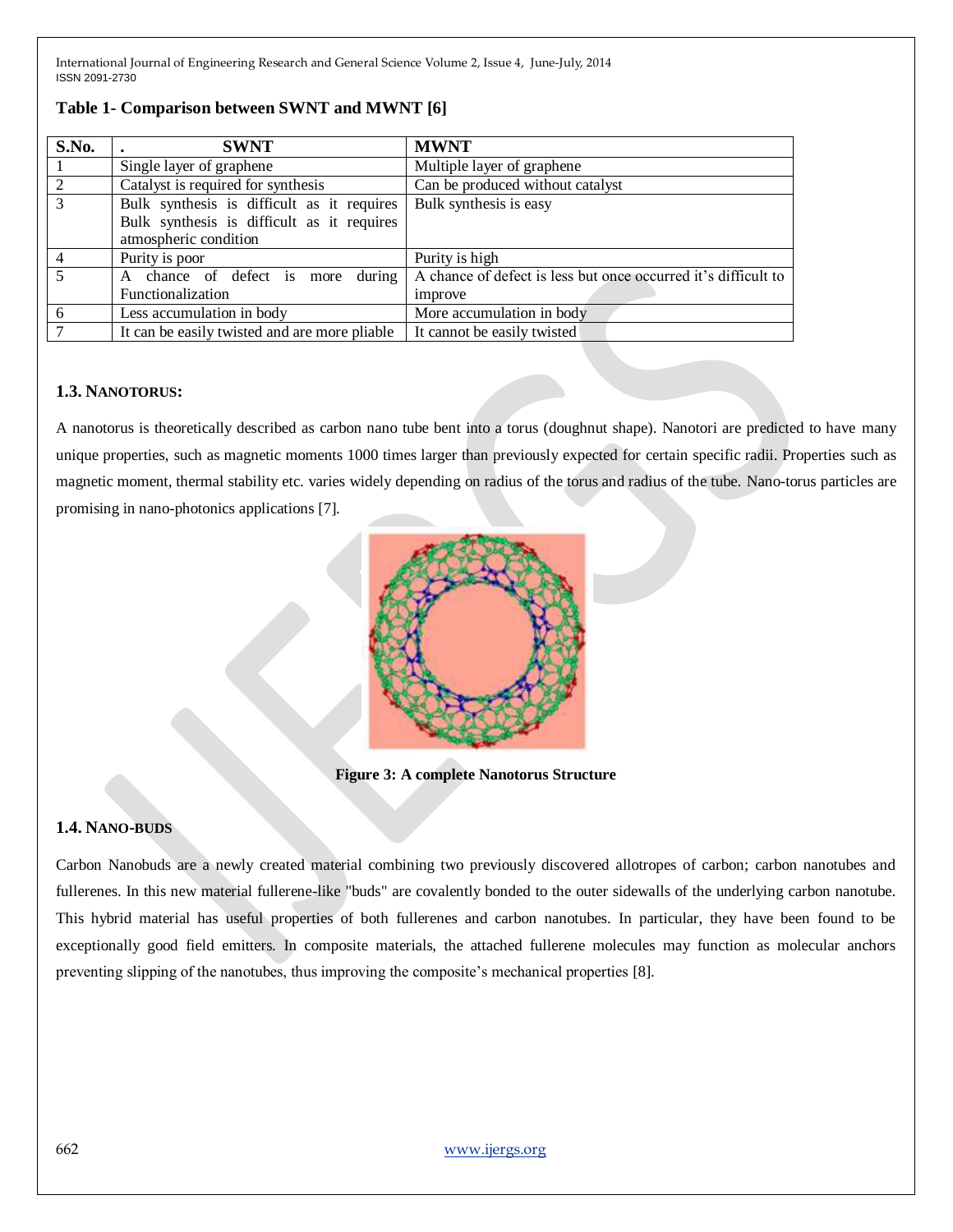

**Figure-4: Nano buds**

## **1.5NANO NORNS**

They were first reported by Harris et al and lijima et.al. [3]. Single-walled carbon nanohorns (SWCNHs) are horn-shaped singlewalled tubules with a conical tip. [9] The primary advantage of SWNHs is that no catalyst is required for synthesis so high purity materials can be produced. Their high surface area and excellent electronic properties have led to promising results for their use as electrode material for energy storage. [10]. Currently, SWCNHs have been widely studied for various applications, such as gas storage, adsorption, catalyst support, drug delivery system, magnetic resonance analysis, electrochemistry, biosensing application, photovoltaics and photoelectrochemical cells, photodynamic therapy, fuel cells, and so on.[11].

## **Figure 5: Carbon Nanohorns**

## **1.5 FUNCTIONALIZATION OF CARBON NANOTUBES**

The carbon atoms in nanotubes are great at forming covalent bonds with many other types of atoms for several reasons:

Carbon atoms have a natural capacity to form covalent bonds with many other elements because of a property called electronegativity. Electronegativity is a measure of how strongly an atom holds onto electrons orbiting about it. The electronegativity of carbon (2.5) is about in the middle of the range of electronegativity of various substances from potassium (0.8) to fluorine. Because carbon has electronegativity in the middle of the range, it can form stable covalent bonds with a large number of elements.

- All the carbon atoms in nanotubes are on the surface of the nanotube and therefore accessible to other atoms.
- The carbon atoms in nanotubes are bonded to only three other atoms, so they have the capability to bond to a fourth atom.

These factors make it relatively easy to covalently bond a variety of atoms or molecules to nanotubes, which changes the chemical properties of the nanotube. (This method is called Functionalization). Taking this bonding thing further, if the molecules attached to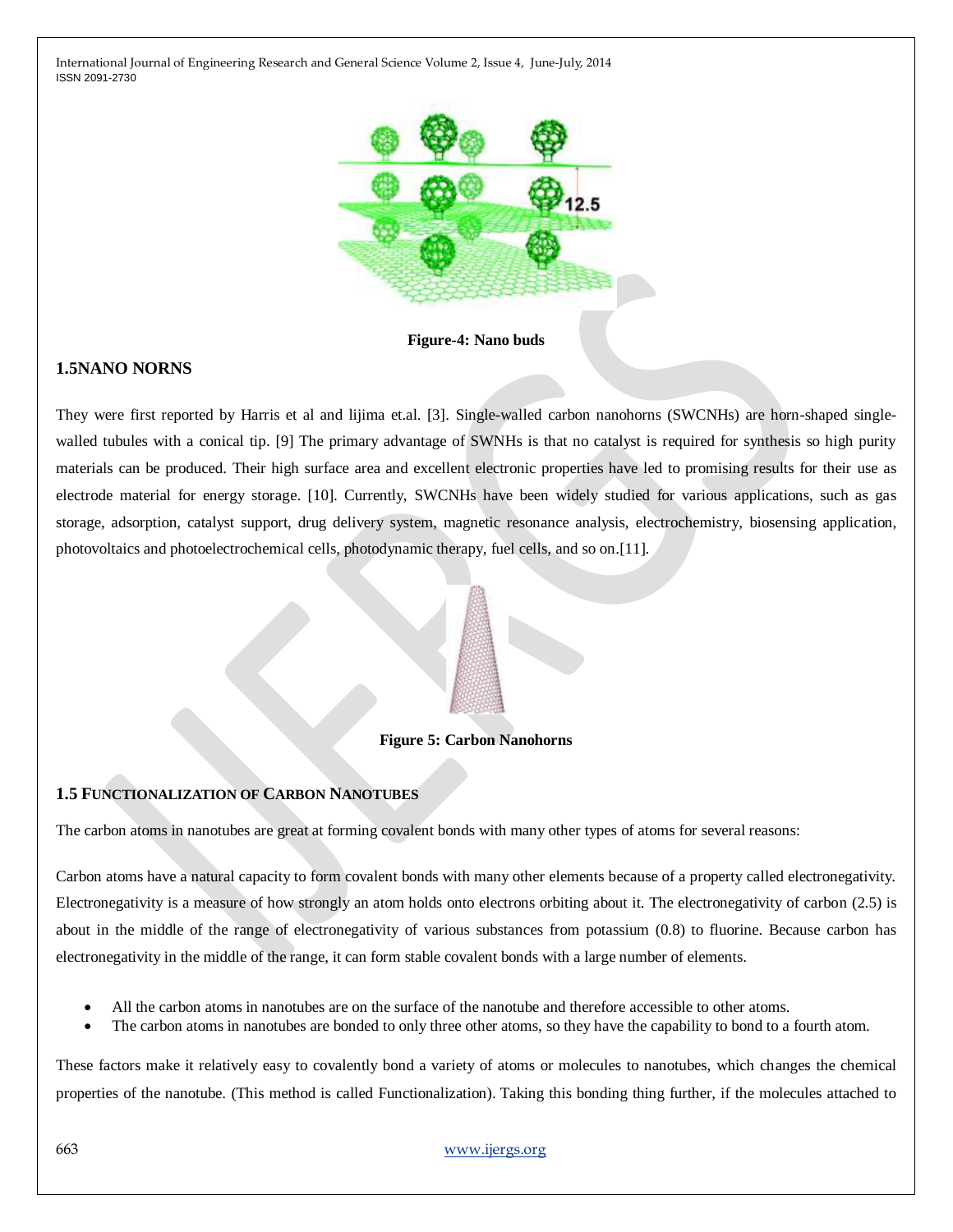the carbon nanotubes also attach to carbon fibers, the functionalized carbon nanotubes can bond to the fibers in a composite, producing a stronger material [12],[13].

## **2.0 METHODS OFPRODUCTIONS OF CNTS:**

## **2.1. PLASMA BASED SYNTHESIS METHODS:**

## **a. Arc Discharge Method**

The arc-evaporation method, which produces the best quality nanotubes, involves passing a current of about 50 amps between two graphite electrodes in an atmosphere of helium. This causes the graphite to vaporize, some of it condensing on the walls of the reaction vessel and some of it on the cathode. It is the deposit on the cathode which contains the carbon nanotubes. Single-walled nanotubes are produced when Co and Ni or some other metal is added to the anode. It has been known since the 1950s, if not earlier, that carbon nanotubes can also be made by passing a carbon-containing gas, such as a hydrocarbon, over a catalyst. The catalyst consists of nano-sized particles of metal, usually Fe, Co or Ni. These particles catalyze the breakdown of the gaseous molecules into carbon, and a tube then begins to grow with a metal particle at the tip [14], [15]. In 1991, Iijima reported the preparation of a new type of finite carbon structures consisting of needle-like tubes [3]. The tubes were produced using an arc discharge evaporation method similar to that used for the fullerene synthesis. The carbon needles, ranging from 4 to 30 nm in diameter and up to 1 mm in length, were grown on the negative end of the carbon electrode used for the direct current (dc) arc-discharge evaporation of carbon in an argon-filled vessel (100 Torr). The perfection of carbon nanotubes produced in this way has generally been poorer than those made by arc-evaporation, but great improvements in the technique have been made in recent years. The big advantage of catalytic synthesis over arc-evaporation is that it can be scaled up for volume production. The third important method for making carbon nanotubes involves using a powerful laser to vaporize a metal-graphite target. This can be used to produce single-walled tubes with high yield [16]. Ebbesen and Ajayan 1992 reported large-scale synthesis of MWNT by a variant of the standard arc discharge technique [17]. It was shown in 1996 that single-walled nanotubes can also be produced catalytically.



**Figure 6: (a) Schematic representation of arc discharge apparatus. (b) Experimental arc discharge set-up in liquid N2.**

## **b. Laser Ablation Method:**

First large-scale (gram quantities) production of SWNTs was achieved in 1996 by the Smalley's group at Rice University [17], [18]. A pulsed or continuous laser is used to vaporize a 1.2 at. % of cobalt/nickel with 98.8 at.% of graphite composite target that is placed in a 1200°C quartz tube furnace with an inert atmosphere of ~500 Torr of Ar or He. Nanometer-size metal catalyst particles are formed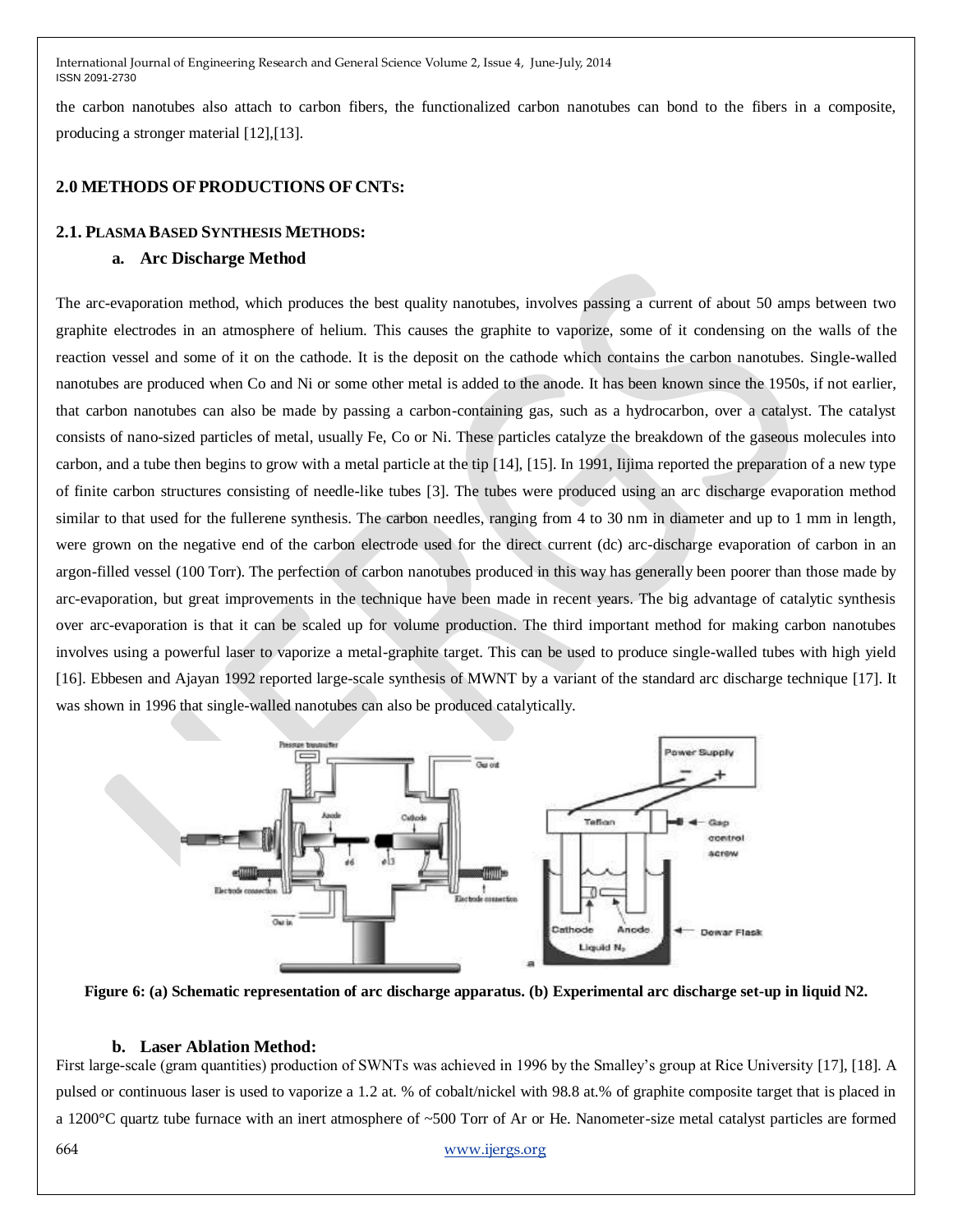in the plume of vaporized graphite. The metal particles catalyze the growth of SWNTs in the plasma plume, but many by-products are formed at the same time. As the vaporized species cool, small carbon molecules and atoms quickly condense to form larger clusters, possibly including fullerenes. The catalysts also begin to condense, but more slowly at first, and attach to carbon clusters and prevent their closing into cage structures. Catalysts may even open cage structures when they attach to them. From these initial clusters, tubular molecules grow into single-wall carbon nanotubes until the catalyst particles become too large, or until conditions have cooled sufficiently that carbon no longer can diffuse through or over the surface of the catalyst particles. It is also possible that the particles become that much coated with a carbon layer that they cannot absorb more and the nanotube stops growing. [18]

The SWNTs formed in this case are bundled together by van der waals forces. The nanotubes and by-products are collected via condensation on a cold finger downstream from the target. In principle, arc discharge and laser ablation are similar methods, as both use a metal-impregnated graphite target (anode) to produce SWNTs, and both produce MWNT and fullerenes when pure graphite is used instead. However, the length of MWNT produced through laser ablation is much shorter than that produced by arc discharge method. Therefore, this method does not seem adequate for the synthesis of MWNT. The diameter distribution of SWNTs made by this method is roughly between 1.0 and 1.6 nm. Because of the good quality of nanotubes produced by this method, scientists are trying to scale up laser ablation. However, the results are not yet as good as for the arc-discharge method, but they are still promising. Two new developments in this field are ultra fast Pulses from a free electron laser method the continuous wave laser-powder method.



## **Figure 7: Schematic synthesis apparatus. (a) Classical laser ablation technique. (b) Ultrafast laser evaporation (FEL-free electron laser).**

## **2.2 Thermal Synthesis Process:**

Arc discharge and laser ablation methods are fundamentally plasma based synthesis. However, in thermal synthesis, only thermal energy is relied and the hot zone of reaction never goes beyond 1200  $^{\circ}$ C, including the case of plasma enhanced CVD. In almost all cases, in presence of active catalytic species such as Fe, Ni, and Co, carbon feedstock produces CNTs. Depending on the carbon feedstock; Mo and Ru are sometimes added as promoters to render the feedstock more active for the formation of CNTs. In fact, thermal synthesis is a more generic term to represent various chemical vapor deposition methods. It includes Chemical Vapor Deposition processes, Carbon monoxide synthesis processes and flame synthesis.

## **2.2.1. Chemical vapor deposition (CVD)**

665 [www.ijergs.org](http://www.ijergs.org/) While the arc discharge method is capable of producing large quantities of unpurified nanotubes, significant effort is being directed towards production processes that offer more controllable routes to the nanotube synthesis. A class of processes that seems to offer the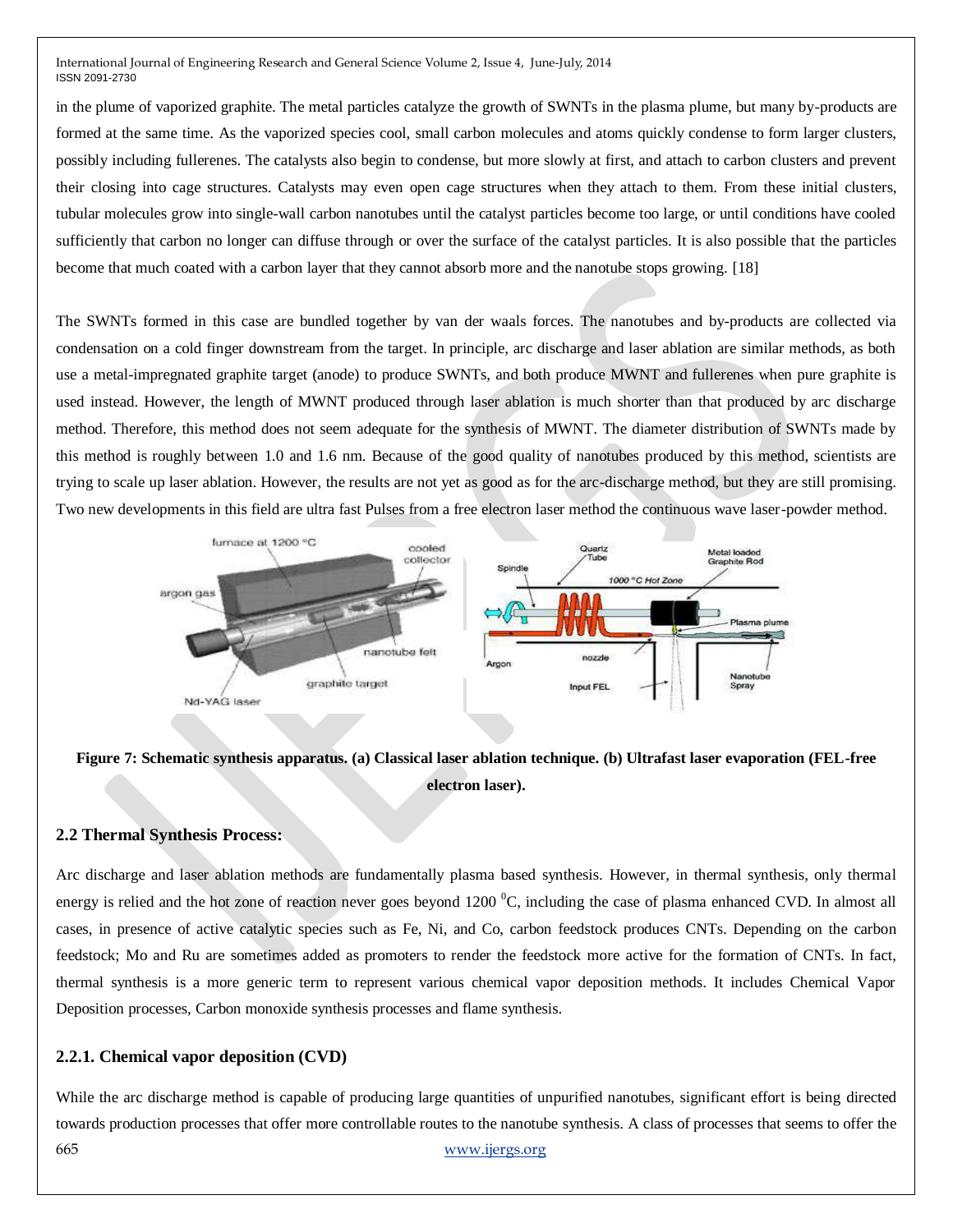best chance to obtain a controllable process for the selective production of nanotubes with predefined properties is chemical vapour deposition (CVD) [19]. In principle, chemical vapour deposition is the catalytic decomposition of hydrocarbon or carbon monoxide feedstock with the aid of supported transition metal catalysts

It is carried out in two step process:-

• Catalyst is deposited on substrate and then nucleation of catalyst is carried via chemical etching or thermal annealing. Ammonia is used as an etchant. Metal catalysts used are Ni, Fe or Co.

• Carbon source is then placed in gas phase in reaction chamber. Then carbon molecule is converted to atomic level by using energy source like plasma or heated coil. This carbon will get diffused towards substrate, which is coated with catalyst and Nanotubes grow over this metal catalyst. Carbon source used is methane, carbon monoxide or acetylene. Temperature used for synthesis of nanotube is 650 – 9000 C range. The typical yield is 30%. [20, 21, 22].



#### **Figure 8: Schematic demonstration of CVD method. (a) Horizontal furnace. (b) Vertical furnace. (c) Fluidized bed reactor.**

Using CVD method, several structural forms of carbon are formed such as amorphous carbon layers on the surface of the catalyst, filaments of amorphous carbon, graphite layers covering metal particles, SWNTs and MWNTs made from well-crystallized graphite layers. The general nanotube growth mechanism in the CVD process involves the dissociation of hydrocarbon molecules catalyzed by the transition metal, and the saturation of carbon atoms in the metal nanoparticle. The precipitation of carbon from the metal particle leads to the formation of tubular carbon solids in a sp2 structure. The characteristics of the carbon nanotubes produced by CVD method depend on the working conditions such as the temperature and the operation pressure, the kind, volume and concentration of hydrocarbon, the nature, size and the pretreatment of metallic catalyst, the nature of the support and the reaction time [23].

## **2.2.2. Plasma Enhanced CVD (PECVD):**

Plasma-enhanced chemical vapor deposition (PECVD) systems have been used to produce both SWNTs and MWNTs. PECVD is a general term, encompassing several differing synthesis methods. In general PECVD can be direct or remote. Direct PECVD systems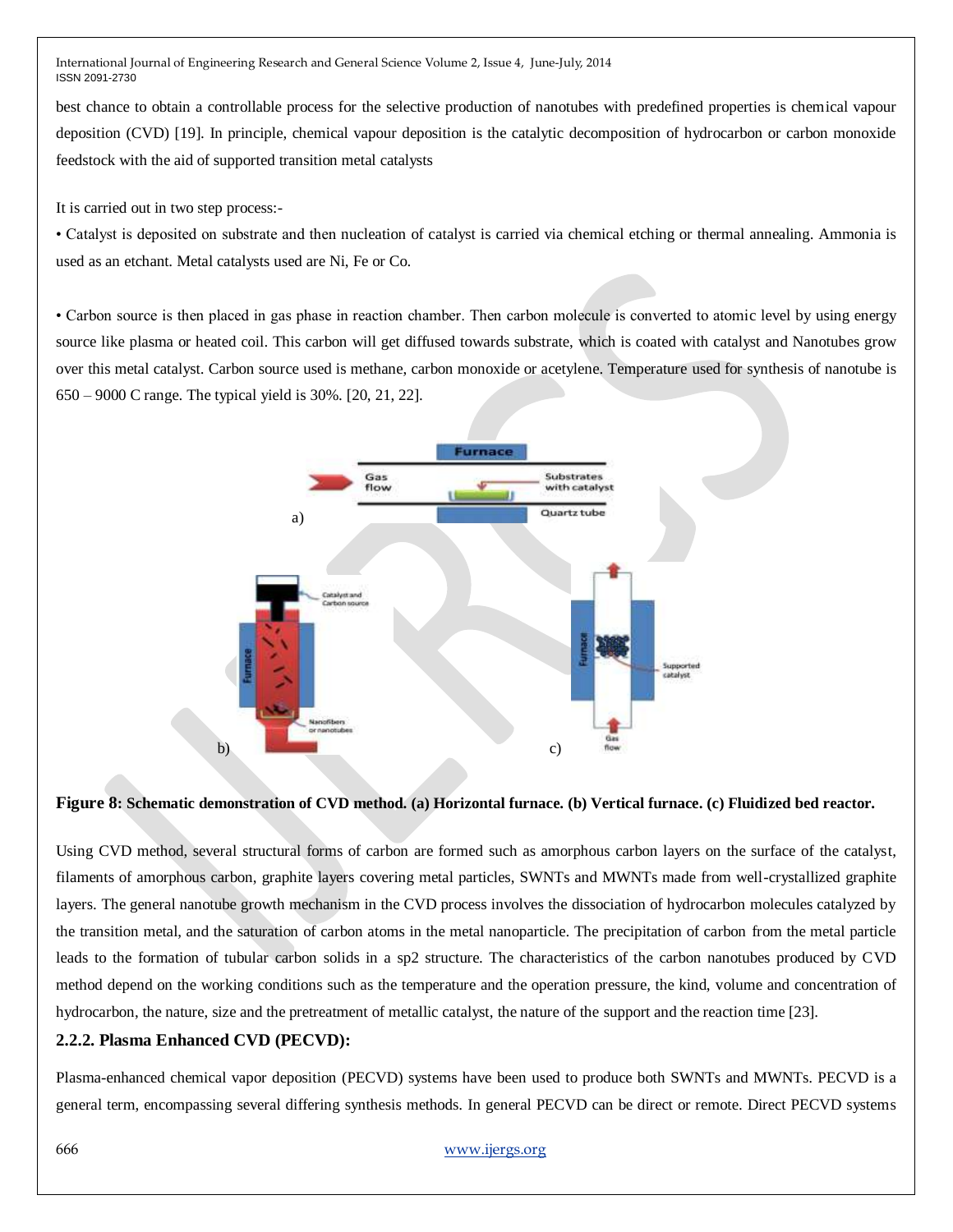can be used for the production of MWNT field emitter towers and some SWNTs. A remote PECVD can also be used to produce both MWNTs and SWNTs (Figure 6). For SWNT synthesis in the direct PECVD system, the researchers heated the substrate up to 550 to 850°C, utilized a CH4/H2 gas mixture at 500 mT, and applied 900 W of plasma power as well as an externally applied magnetic field.



**Figure 9: Plasma Enhanced CVD**

The plasma enhanced CVD method generates a glow discharge in a chamber or a reaction furnace by a high frequency voltage applied to both electrodes. A substrate is placed on the grounded electrode. In order to form a uniform film, the reaction gas is supplied from the opposite plate. Catalytic metal, such as Fe, Ni and Co are used on a Si, SiO2, or glass substrate using thermal CVD or sputtering. As such, PECVD and HWCVD is essentially a crossover between plasma-based growth and CVD synthesis. In contrast, to arc discharge, laser ablation, and solar furnace, the carbon for PECVD synthesis comes from feedstock gases such as CH4 and CO, so there is no need for a solid graphite source. The argon-assisted plasma is used to break down the feedstock gases into C2, CH, and other reactive carbon species (CxHy) to facilitate growth at low temperature and pressure.

## **2.2.3. Alcohol Catalytic CVD (ACCVD):**

Low cost production of SWNT in large scale in Alcohol catalytic CVD (ACCVD). Evaporated methanol and ethanol are being utilized over iron and cobalt catalytic metal particles supported with zeolite. CNT is obtained at a relatively low minimum temperature of about 550 oC. It seems that hydroxyl radicals, who come from reacting alcohol on catalytic metal particles, remove carbon atoms with dangling bonds, which are obstacles in creating high-purity SWNTs. The diameter of the SWNTs produced is about one nm.



**Figure 10: Alcohol catalytic CVD**

## **2.3. The Hydrothermal Methods**

667 [www.ijergs.org](http://www.ijergs.org/) Sonochemical/hydrothermal technique is another synthesis method wich is successful for the preparation of different carbonaceous nanoarchitectures such as nano-onions, nanorods, nanowires, nanobelts, MWNTs. This process has many advantages in comparison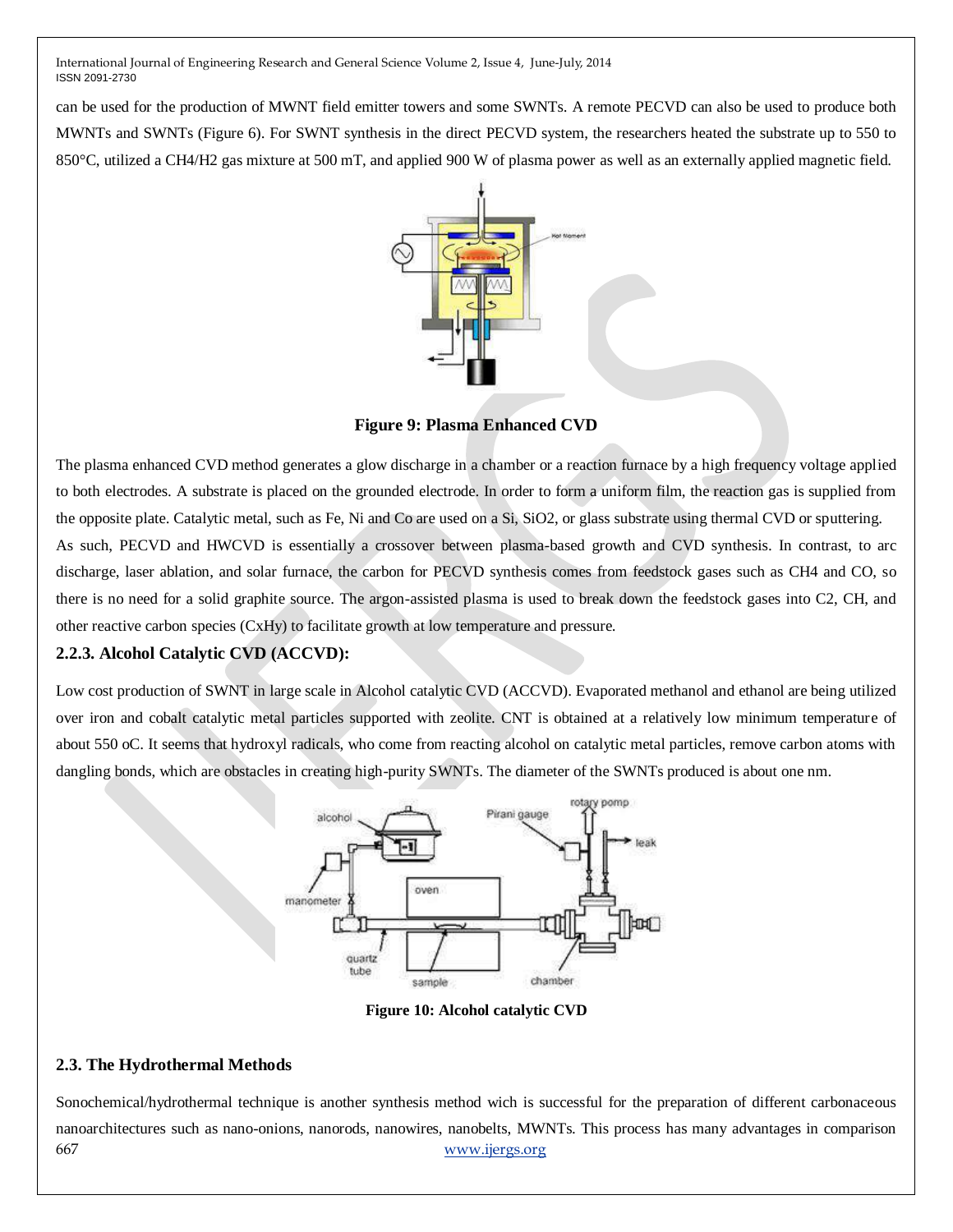with other methods: i) the starting materials are easy to obtain and are stable in ambient temperature; ii) it is low temperature process (about 150–180 °C); iii) there is no hydrocarbon or carrier gas necessary for the operation. MWNTs were produced by hydrothermal processing where a mixture of polyethylene and water with a Ni catalyst is heated from 700 to 800 °C under 60–100 MPa pressure [24]. Both closed and open end multiwall carbon nanotubes with the wall thickness from several to more than 100 carbon layers were produced. An important feature of hydrothermal nanotubes is the small wall thickness and large inner core diameter, 20–800 nm. Graphitic carbon nanotubes were synthesized by the same research group using ethylene glycol (C2H4O2) solution in the presence of Ni catalyst at 730–800 °C under 60–100 MPa pressure [25,26]. TEM analysis shows that these carbon nanotubes have long and wide internal channels and Ni inclusions in the tips. Typically, hydrothermal nanotubes have wall thickness 7–25 nm and outer diameter of 50–150 nm. Thin-wall carbon tubes with internal diameters from 10–1000 nm have been also produced. During growth of a tube, the synthesis fluid, which is a supercritical mixture of CO, CO2, H2O, H2, and CH4 enters the tube. Manafi et al. [27] have prepared large quantity of carbon nanotubes using sonochemical/hydrothermal method. 5 mol/l NaOH aqueous solution of dichloromethane, C°Cl2 and metallic Li was used as starting materials. The hydrothermal synthesis was conducted at 150–160 °C for 24 h. The nanotubes produced in this way were about 60 nm in diameter and 2–5 μm long. Uniformly distributed catalyst nanoparticles were observed by SEM analysis as a result of the ultrasonic pre-treatment of the starting solution. Multiwall carbon nanocells and multiwall carbon nanotubes have been artificially grown in hydrothermal fluids from amorphous carbon, at temperatures below 800 °C, in the absence of metal catalysts [26]. Carbon nanocells were formed by interconnecting multiwalls of graphitic carbon at 600 °C. The bulk made of connected hollow spherical cells appears macroscopically as disordered carbon. The nanocells have diameters smaller than 100 nm, with outer diameters ranging from 15 to 100 nm, and internal cavities with diameters from 10 to 80 nm. The nanotubes observed in the sample have diameters in the range of tens and length in the range of hundreds of nanometers [27]

## **3.0 PURIFICATION OF CNTs**

Nanotubes usually contain a large amount of impurities such as metal articles, amorphous carbon, and multishell. There are different steps in purification of nanotubes [28].

## **3.1 Air Oxidation:**

The carbon nanotubes are having less purity; the average purity is about 5- 10%. So purification is needed before attachment of drugs onto CNTs. purification of single-walled carbon nanotubes (SWCNTs), based on the selective oxidation of carbonaceous impurities by heating at a constantly increasing temperature (i.e. dynamic oxidation) in air. Air oxidation is useful in reducing the amount of amorphous carbon and metal catalyst particles (Ni, Y). Optimal oxidation condition is found to be at 673 k for 40 min. dynamic oxidation allows for an efficient removal of carbonaceous impurities without significant loss of nanotubes [29, 30].

## **3.2 Acid Refluxing**

Refluxing the sample in strong acid is effective in reducing the amount of metal particles and amorphous carbon. Different acids used were hydrochloric acid (HCl), nitric acid (HNO3) and sulphuric acid (H2SO4), but HCl was identified to be the ideal refluxing acid. [30,31].

## **3.3 Surfactant aided sonication, filtration and annealing**

668 [www.ijergs.org](http://www.ijergs.org/) After acid refluxing, the CNTs were purer but, tubes were entangled together, trapping most of the impurities, such as carbon particles and catalyst particles, which were difficult to remove with filtration. So surfactant-aided sonication was carried out. Sodium dodecyl benzene sulphonate (SDBS) aided sonication with ethanol (or methanol) as organic solvent were preferred because it took the longest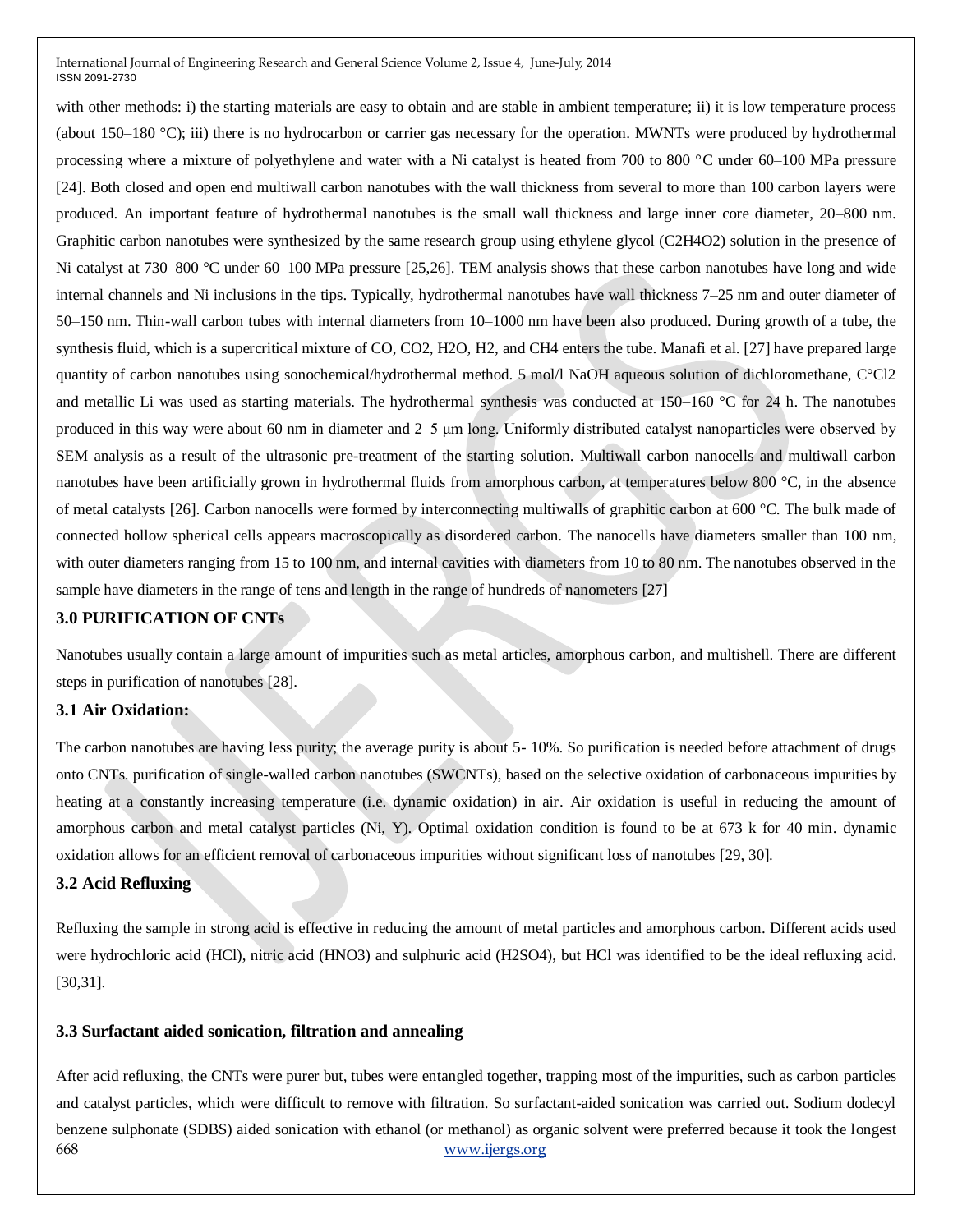time for CNTs to settle down, indicating an even suspension state was achieved. The sample was then filtered with an ultra filtration unit and annealed at 1273 k in N2 for 4 h. Annealing is effective in optimizing the CNT structures. It was proved the surfactant-aided sonication is effective to untangle CNTs, thus to free the particulate impurities embedded in the entanglement. Nanotube can also be purified by multi-step purification method. [32, 33, 34, 35]

## **4.0 PROPERTIES OF CNTs**

#### **4.1 Mechanical Properties**

Carbon nanotubes are the strongest and stiffest materials yet discovered in terms of tensile strength and elastic modulus respectively. This strength results from the covalent sp² bonds formed between the individual carbon atoms. Because of C-C bonds, CNTs are expected to be extremely strong along their axes and have a very large Young's modulus in their axial direction. The Young modulus value of a SWNT is estimated as high as 1Tpa to 1.8 Tpa. The high value of elastic modulus makes it suitable for the application as probe tips of scanning microscopy. The modulus of a SWNT depends on the diameter and chirality. However, in the case of MWNT, it correlates to the amount disorder in the sidewalls. For MWNTs, experiments have indicated that only the outer graphitic shell can support stress when the tubes are dispersed in an epoxy matrix1,3, and for single wall nanotube bundles (also known as ropes), it has been demonstrated that shearing effects due to the weak inter tube cohesion gives significantly reduced moduli compared to individual.[36]



**Figure 11: Tensile Strength and Elastic modulus of CNT**

A single perfect nanotube is about 10 to 100 times stronger than steel per unit weight. The Young's modulus of the best nanotubes can be as high as 1000 GPa which is approximately 5x higher than steel. The tensile strength, or breaking strain of nanotubes can be up to 63 GPa, around 50x higher than steel. These properties, coupled with the lightness of carbon nanotubes, give them great potential in applications such as aerospace. It has even been suggested that nanotubes could be used in the "space elevator", an Earth-to-space cable first proposed by Arthur C. Clarke. The electronic properties of carbon nanotubes are also extraordinary. Especially notable is the fact that nanotubes can be metallic or semiconducting depending on their structure. Thus, some nanotubes have conductivities higher than that of copper, while others behave more like silicon. There is great interest in the possibility of constructing nanoscale electronic devices from nanotubes, and some progress is being made in this area. However, in order to construct a useful device we would need to arrange many thousands of nanotubes in a defined pattern, and we do not yet have the degree of control necessary to achieve this. There are several areas of technology where carbon nanotubes are already being used. These include flat-panel displays,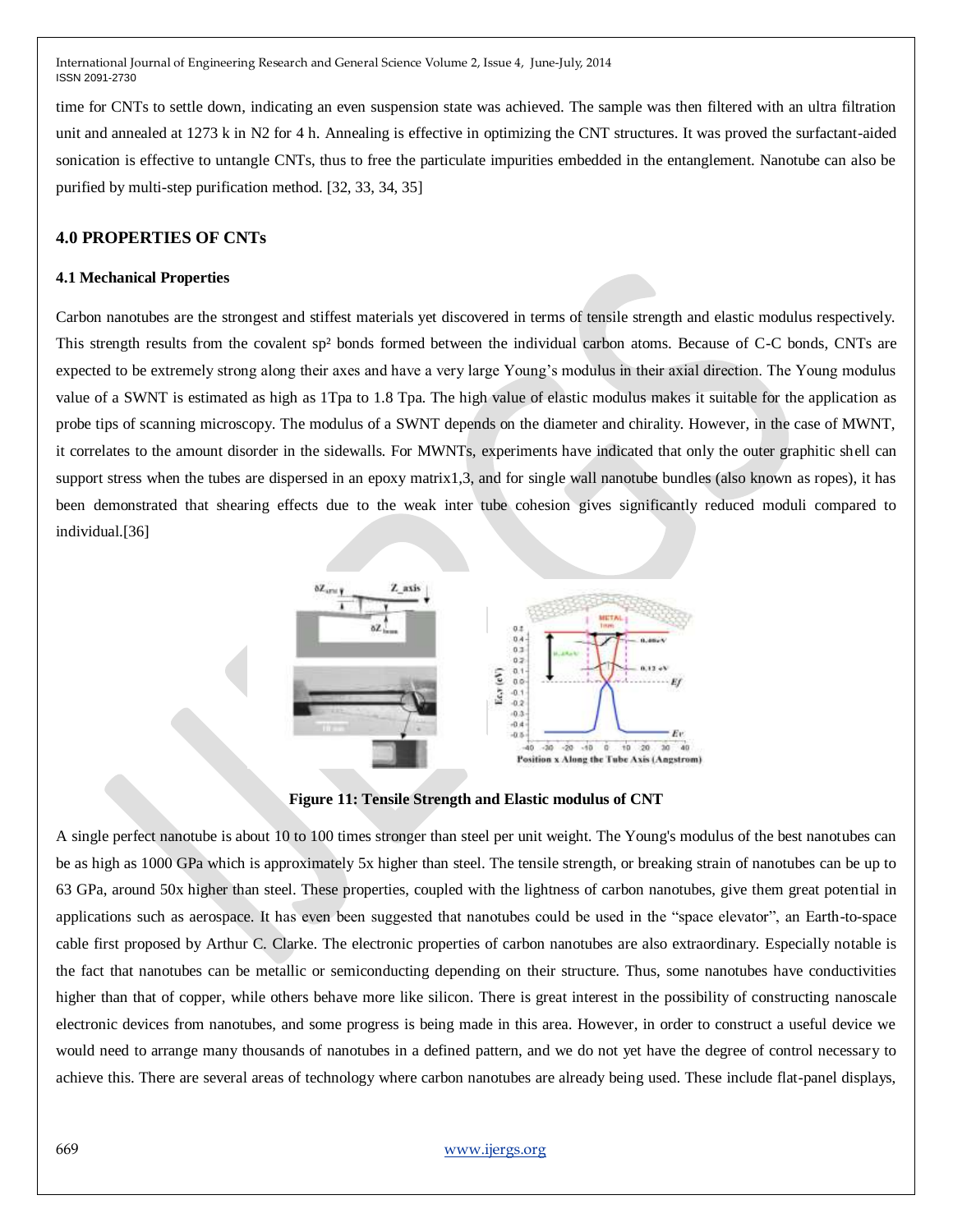scanning probe microscopes and sensing devices. The unique properties of carbon nanotubes will undoubtedly lead to many more applications. [37, 38, 39]

| <b>Material</b>      | Young's modulus (GPa) | <b>Tensile Strength</b> (GPa) | <b>Density</b> ( $g/cm3$ ) |
|----------------------|-----------------------|-------------------------------|----------------------------|
| Single wall nanotube | 1054                  | 150                           | N/A                        |
| Multi wall nanotube  | 1200                  | 150                           | 2.6                        |
| <b>Steel</b>         | 208                   | 0.4                           | 7.8                        |
| Epoxy                | 3.5                   | 0.005                         | 1.25                       |
| Wood                 | 16                    | 0.008                         | 0.6                        |

#### **Table-2: Comparison of Mechanical Properties of CNTs with other string materials [40]**

#### **4.2 Electrical Properties**

Not only are carbon nanotubes extremely strong, but they having very interesting electrical properties. A single graphite sheet is a semimetal, which means that it has properties intermediate between semiconductors (like the silicon in computer chips, where electrons have restricted motion) and metals (like the copper used in wires, where electrons can move freely). When a graphite sheet is rolled into a nanotube, not only do the carbon atoms have to line up around the circumference of the tube, but the quantum mechanical wave functions of the electrons must also match up. Remember, in quantum mechanics the electrons. In theory, metallic nanotubes can carry an electrical current density of  $4 \times 109$  A/cm2 which is more than 1,000 times greater than metals such as copper [41].

Individual nanotubes, like macroscopic structures, can be characterized by a set of electrical properties — resistance, capacitance and inductance — which arise from the intrinsic structure of the nanotube and its interaction with other objects. Electrical transport inside the CNTs is affected by scattering by defects and by lattice vibrations that lead to resistance, similar to that in bulk materials. However, the 1D nature of the CNT and their strong covalent bonding drastically affects these processes. Scattering by small angles is not allowed in a 1D material, only forward and backward motion of the carriers. Most importantly the 1D nature of the CNT leads to a new type of quantized resistance related to its contacts with three-dimensional (3D) macroscopic objects such as the metal electrodes. For a metallic CNT, M=2 so that  $RQ = h/4e2 = 6.45 k\Omega$ . Of course, as well as this quantum resistance there are other forms of contact resistance such as that attributable to the presence of Schottky barriers at metal–semiconducting nanotube interfaces and \_parasitic<sup>\*</sup> resistance, which is simply due to bad contacts. At the other extreme, in long CNTs, or at high bias, many scattering collisions can take place and the so-called diffusive limit of transport that is typical of conventional conductors is reached. In this limit the carriers have a finite mobility. However, in CNTs this can be very high — as much as 1,000 times higher than in bulk silicon.

The intrinsic electronic structure of a CNT also leads to a capacitance that is related to its density-of-states — that is, how its energy states are distributed in energy — and it is independent of electrostatics. This quantum capacitance, CQ, is small — of the order of 10–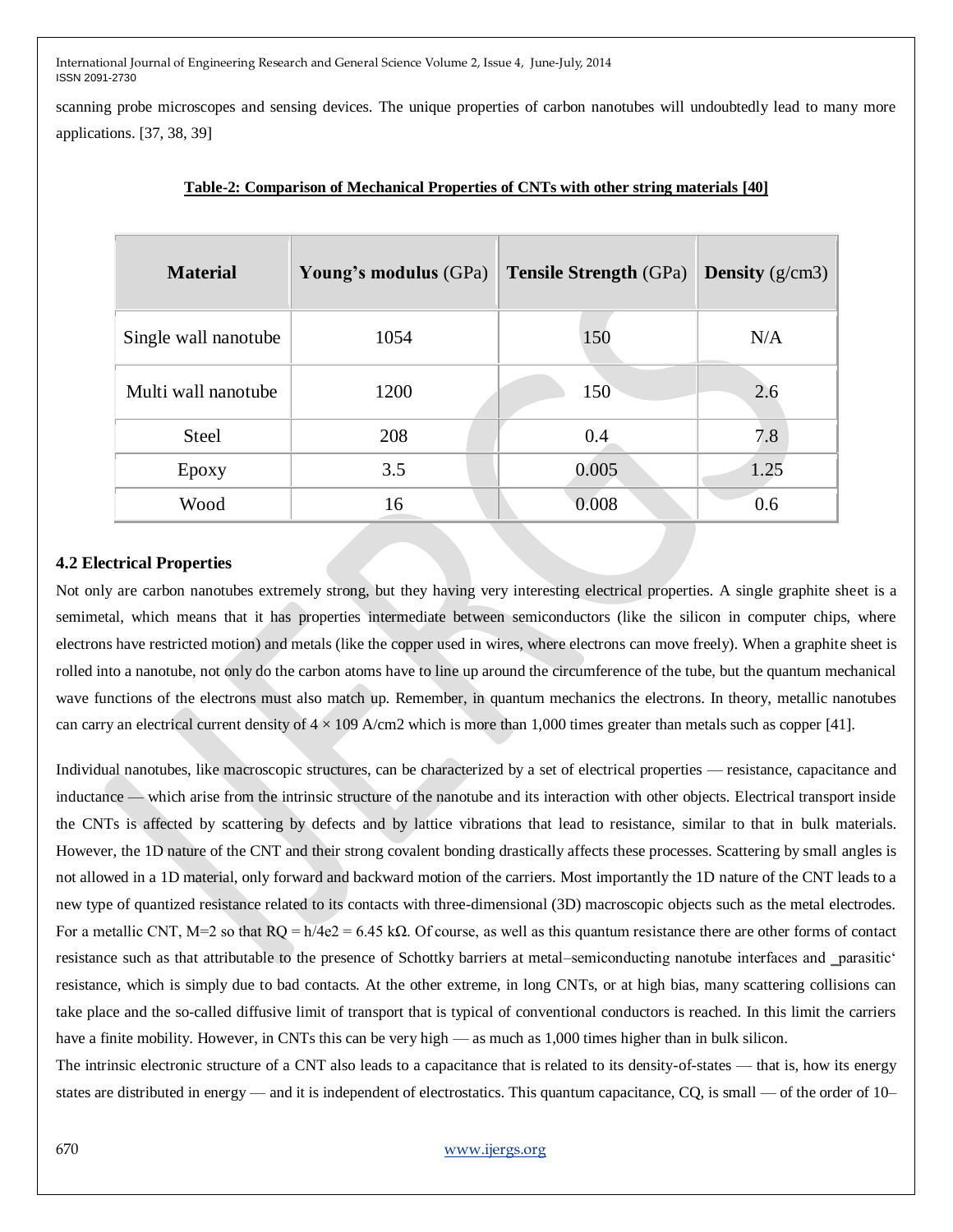16 F μm–1. In addition to CQ, a CNT incorporated in a structure has an electrostatic capacitance, CG, which arises from its coupling to surrounding conductors and as such depends on the device geometry and dielectric structure.

Finally, CNTs have inductance, which is a resistance to any changes in the current flowing through them. Again, there is a quantum and a classical contribution. Classical self inductance depends on the CNT diameter, geometry of the structure and the magnetic permeability of the medium. The total inductance is the sum of the two values, so that the larger inductance, LK, dominates (LK  $\approx 16$ ) nH  $\mu$ m–1, LC  $\approx$  1 nH  $\mu$ m–1). In response to an a.c. signal, a CNT behaves like a transmission line owing to its inductance. (41, 42)

## **4.3 Thermal Properties:**

All nanotubes are expected to be very good thermal conductors along the tube, exhibiting a property known as "ballistic conduction," but good insulators laterally to the tube axis. It is predicted that carbon nanotubes will be able to transmit up to 6000 W·m−1·K−1 at room temperature; compare this to copper, a metal well-known for its good thermal conductivity, which transmits 385 W·m−1·K−1. The temperature stability of carbon nanotubes is estimated to be up to 2800 °C in vacuum and about 750 °C in air. Thermal expansion of CNTs will be largely isotropic, which is different than conventional graphite fibers, which are strongly anisotropic. This may be beneficial for carbon-carbon composites. It is expected that low-defect CNTs will have very low coefficients of thermal expansion [43, 44].

## **4.4 Chemical Properties:**

The chemical reactivity of a CNT is, compared with a graphene sheet, enhanced as a direct result of the curvature of the CNT surface. This curvature causes the mixing of the  $\pi$  and  $\sigma$  orbital, which leads to hybridization between the orbitals. The degree of hybridization becomes larger as the diameter of a SWNT gets smaller. Hence, carbon nanotube reactivity is directly related to the  $\pi$ -orbital mismatch caused by an increased curvature. Therefore, a distinction must be made between the sidewall and the end caps of a nanotube. For the same reason, a smaller nanotube diameter results in increased reactivity. Covalent chemical modification of either sidewalls or end caps has shown to be possible. For example, the solubility of CNTs in different solvents can be controlled this way. However, covalent attachment of molecular species to fully sp2-bonded carbon atoms on the nanotube sidewalls proves to be difficult. Therefore, nanotubes can be considered as usually chemically inert [45].

## **4.5 Optical Properties:**

Optical properties of SWNT are related to their quasi one- dimensional nature. Theoretical studies have revealed that the optical activity of chiral nanotubes disappears if the nanotubes become larger therefore, it is expected that other physical properties are influenced by these parameters too. Use of the optical activity might result in optical devices in which CNTs play an important role [46].

## **5.0 APPLICATIONS OF CNTS**

Various applications of CNTs are as follows:

1) Carrier for Drug delivery: Carbon nanohorns (CNHs) are the spherical aggregates of CNTs with irregular horn like shape. Research studies have proved CNTs and CNHs as a potential carrier for drug delivery system [47].

671 [www.ijergs.org](http://www.ijergs.org/) 2) Functionalized carbon nanotubes are reported for targeting of Amphotericin B to Cells [48].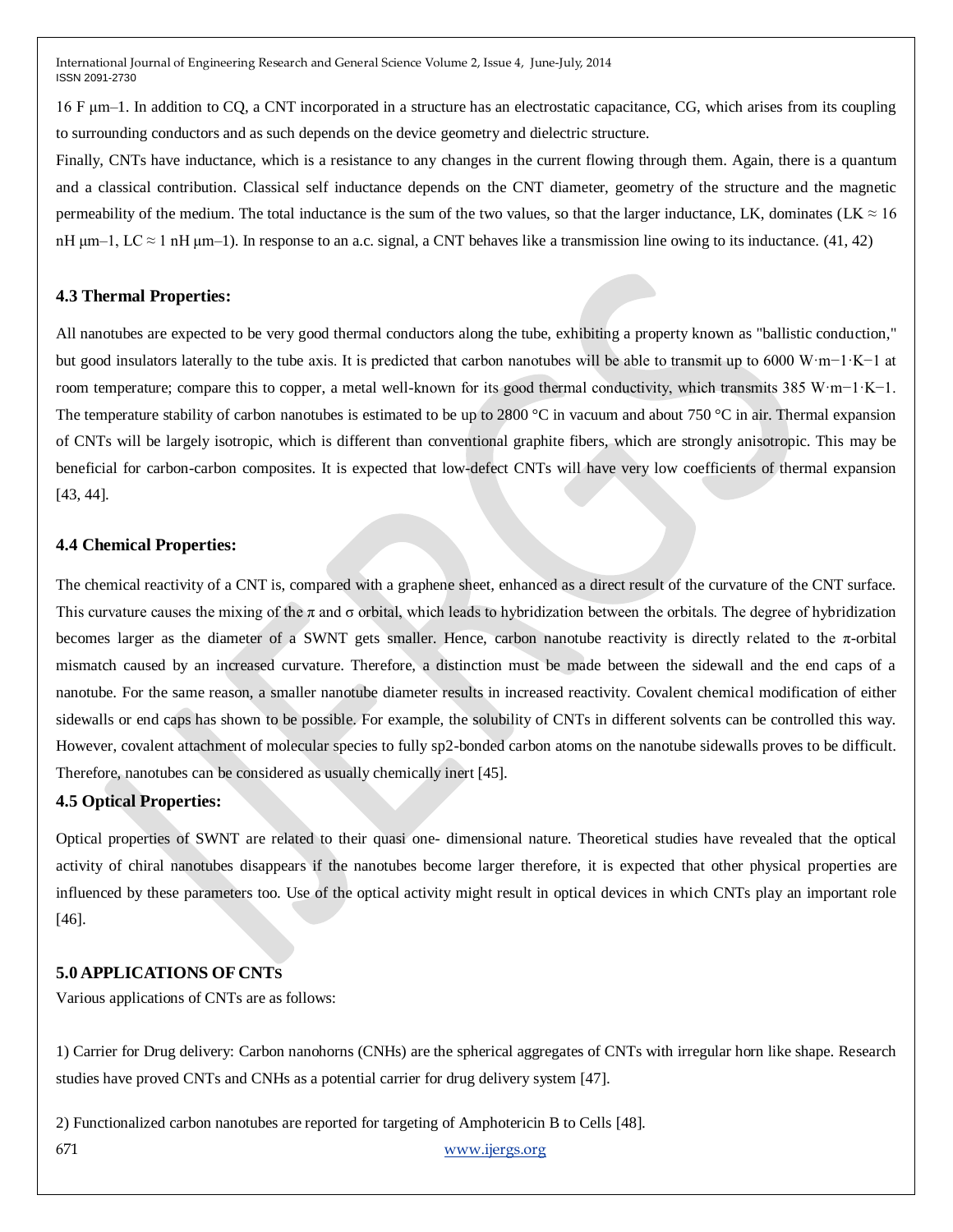3) Cisplatin incorporated oxidized SWNHs have showed slow release of Cisplatin in aqueous environment. The released Cisplatin had been effective in terminating the growth of human lung cancer cells, while the SWNHs alone did not show anticancer activity [49].

4) Anticancer drug Polyphosphazene platinum given with nanotubes had enhanced permeability, distribution and retention in the brain due to controlled lipophilicity of Nanotubes [50].

5) Antibiotic, Doxorubicin given with nanotubes is reported for enhanced intracellular penetration. The gelatin CNT mixture (hydrogel) has been used as potential carrier system for biomedical [50].

7) CNT-based carrier system can offer a successful oral alternative administration of Erythropoietin (EPO), which has not been possible so far because of the denaturation of EPO by the gastric environment conditions and enzymes. [50]

8) They can be used as lubricants or glidants in tablet manufacturing due to nanosize and sliding nature of graphite layers bound with Van der Waals forces [50].

#### 9) **In Genetic Engineering:**

In genetic engineering, CNTs and CNHs are used to manipulate genes and atoms in the development of bioimaging genomes, proteomics and tissue engineering. The unwound DNA (single stranded) winds around SWNT by connecting its specific nucleotides and causes change in its electrostatic property. This creates its potential application in diagnostics (polymerase chain reaction) and in therapeutics. Wrapping of carbon nanotubes by single-stranded DNA was found to be sequence-dependent, and hence can be used in DNA analysis. Nanotubes due to their unique cylindrical structure and properties are used as carrier for genes (gene therapy) to treat cancer and genetic disorders. Their tubular nature has proved them as a vector in gene therapy. Nanotubes complexed with DNA were found to release DNA before it was destroyed by cells defense system, boosting transfection significantly. Nanostructures have showed antiviral effect in respiratory syncytical virus (RSV), a virus with severe bronchitis and asthma34. The treatment is generally done by combining nanoparticles and gene slicing technologies. Here RNA fragments capable of inhibiting a protein (which is needed for virus multiplication) is encapsulated within nanotubes and administered in the form of nasal sprays or drops. The promising results have been noted inhibiting further growth of virus. Nanotubes are reported for helical crystallisation of proteins and growth of embryonic rat brain neurons. Streptavidin protein is successfully immobilized on CNT via 1-pyrene butanoic acid and succinimidyl ester32. Nanotubes and nanohorns can adhere various antigens on their surface, hence act as source of antigen in vaccines. Hence, by use of nanotubes, use of dead bacteria as source for antigen which is sometimes dangerous can be avoided. [51]

#### **10) Biomedical applications**

Bianco et al.have prepared soluble CNTs and have covalently linked biologically active peptides with them. This was demonstrated for viral protein VP1 of foot mouth disease virus (FMDV) showing immunogenicity and eliciting antibody response. In chemotherapy, drug embedded nanotubes attack directly on viral ulcers and kills viruses. No antibodies were produced against the CNT backbone alone, suggesting that the nanotubes do not possess intrinsic immunogenicity. Combination of all the described features of the vaccine system with the fact that the capacities of the anti-peptide antibodies to neutralize FMDV have been enhanced has indicated that CNT can have a valuable role in the construction of novel and effective vaccines. In vitro studies by [52] showed selective cancer cell killing obtained by hyperthermia due to the thermal conductivity of CNT internalized into those cells. The work developed regarding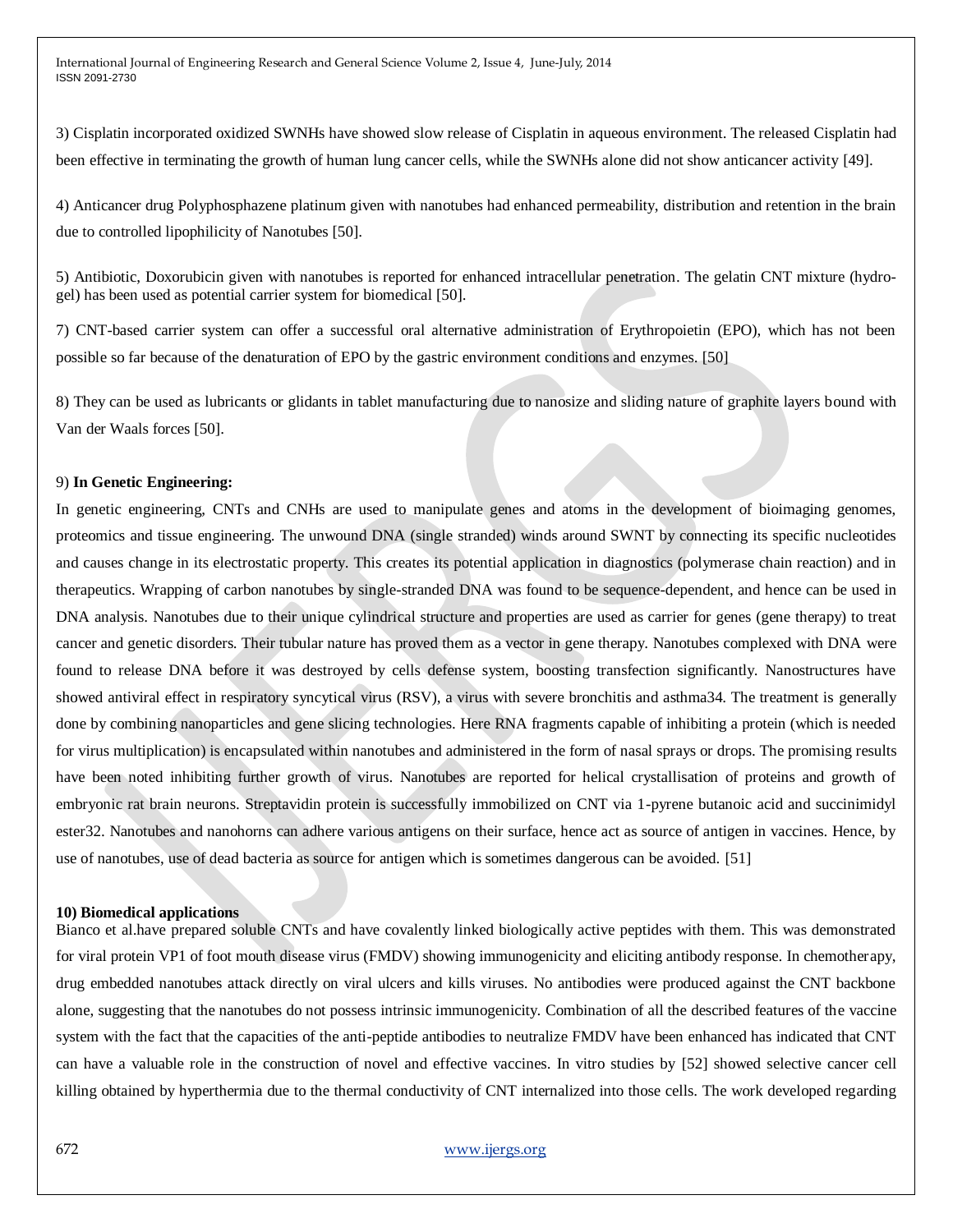the use of CNT as gene therapy vectors have shown that these engineered structures can effectively transport the genes and drugs inside mammalian cells. The CNT-transported genetic material has conserved the ability to express proteins33.

Detection of cancer at early stages is a critical step in improving cancer treatment. Currently, detection and diagnosis of cancer usually depend on changes in cells and tissues that are detected by a doctor's physical touch or imaging expertise. The potential for nanostructures to enter and analyze single cells suggests they could meet this need [42].

#### **11) Artificial implants**

Normally body shows rejection reaction for implants with the post administration pain but, miniature sized nanotubes and nanohorns get attached with other proteins and amino acids avoiding rejection. Also, they can be used as implants in the form of artificial joints without host rejection reaction. Moreover, due to their high tensile strength, carbon nanotubes filled with calcium and arranged/grouped in the structure of bone can act as bone substitute. (54)

#### **12) Preservative**

Carbon nanotubes and nanohorns are antioxidant in nature. Hence, they are used to preserve drugs formulations prone to oxidation. Their antioxidant property is used in anti aging cosmetics and with zinc oxide as sunscreen dermatological to prevent oxidation of important skin components [50]

#### **13) Diagnostic tool**

Protein-encapsulated or protein/enzyme filled nanotubes, due to their fluorescence ability in presence of specific biomolecules have been tried as implantable biosensors. Even, Nanocapsules filled with magnetic materials, radioisotope enzymes can be used as biosensors Nanosize robots and motors with nanotubes can be used in studying cells and biological systems. [53]

#### **14) As catalyst**

Nanohorns offer large surface area and hence, the catalyst at molecular level can be incorporated into nanotubes in large amount and simultaneously can be released in required rate at particular time. Hence, reduction in the frequency and amount of catalyst addition can be achieved by using CNTs and CNHs [53].

#### **15) As Biosensors**

CNTs act as sensing materials in pressure, flow, thermal, gas, optical, mass, position, stress, strain, chemical, and biological sensors. Some applications of carbon nanotube based sensors are given below.

Biomedical industry CNT-incorporated sensors are expected to bring about revolutionary changes in various fields and especially in the biomedical industry sector. An example is the glucose sensing application, where regular self-tests of glucose by diabetic patients are required to measure and control their sugar levels. Another example is monitoring of the exposure to hazardous radiation like in nuclear plants/reactors or in chemical laboratories or industries. The main purpose in all these cases is to detect the exposure in different stages so that appropriate treatment may be administered. CNT-based nanosensors are highly suitable as implantable sensors. Implanted sensors can be used for monitoring pulse, temperature, blood glucose, and also for diagnosing diseases. One such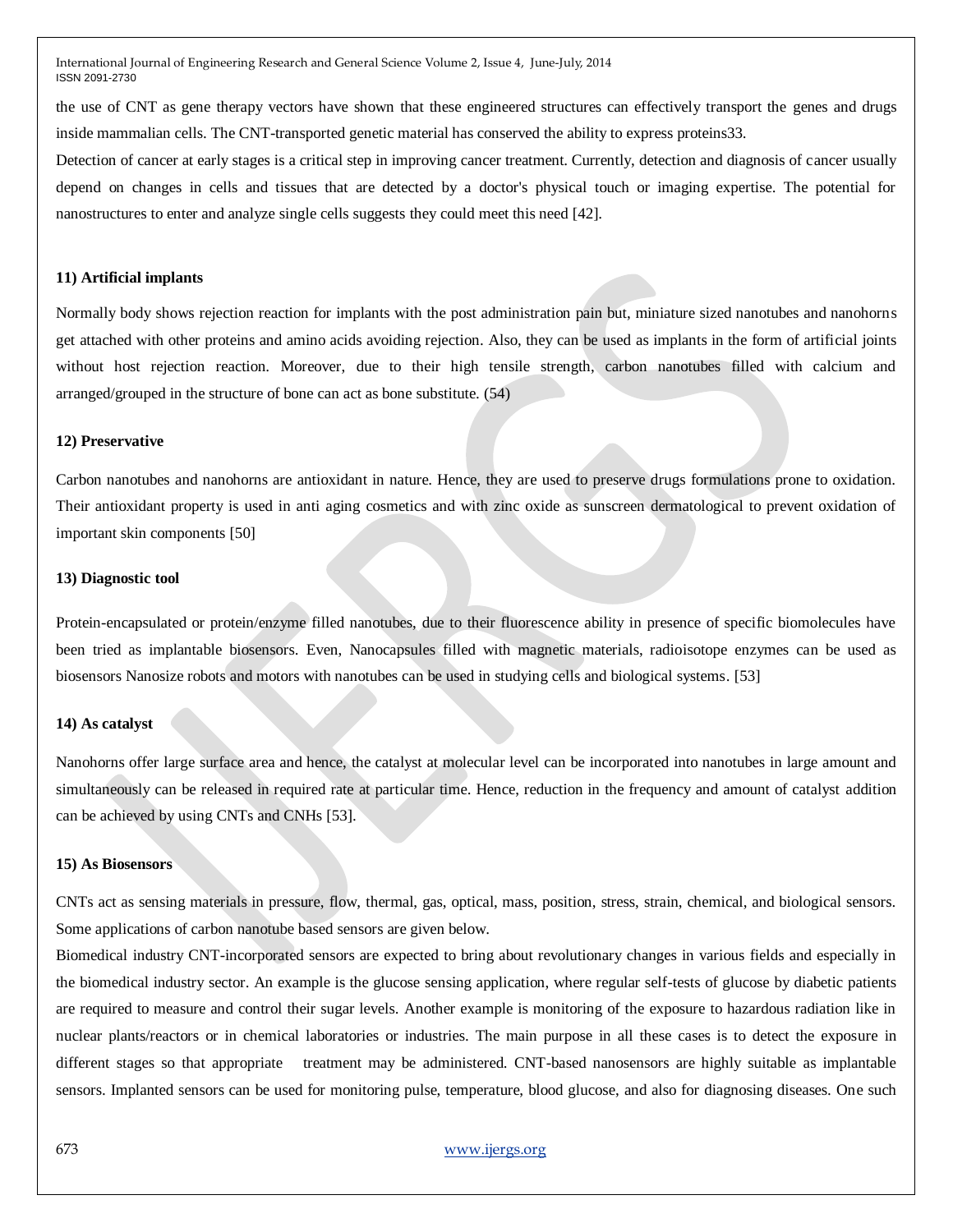example is the use of nanotubes to track glucose levels in the blood, which would allow diabetics to check their sugar levels without the need for taking samples by pricking their fingers. [42]

## **6.0 LIMITATATIONS OF CNTs**

- Lack of solubility in most solvents compatible with the biological milieu (aqueous based).
- The production of structurally and chemically reproducible batches of CNTs with identical characteristics.
- Difficulty in maintaining high quality and minimal impurities.

## **7.0 MARKET OF CNT**

Market size will increase from \$6 million in 2004 to \$1,070 million in 2014[40].

## **8.0 CONCLUSION:**

With the prospect of gene therapy, cancer treatments, and innovative new answers for life-threatening diseases on the horizon, the science of Nanomedicine has become an ever-growing field that has an incredible ability to bypass barriers. The properties and characteristics of CNTs are still being researched heavily and scientists have barely begun to tap the potential of these structures. Single and multiple walled carbon nanotubes have already proven to serve as safer and more effective alternatives to previous drug delivery. Among the various methods shown in this review the CVD method clearly emerges as the best one for large scale production of MWNTs. However, the production of SWNTs is still in the gram scale and the helical carbon nanotubes are only obtained together with linear CNTs.

## **REFERENCES:**

- [1] N .Valentin, Popov, *Mat Sci and Engg R* **43,** 61, 2004.
- [2] H. W. Kroto, J. R. Heath, S. C. O'Brien, R. F. Curl & R. E. Smalley, C60: Buckminsterfullerene, *Nature* **318**, 162 163 14 November 1985.
- [3] S. Iijima, *Nature* (London) **354** 56, 1991.
- [4] Teri Wang Odom, Jin-Lin Huang, Philip Kim & Charles M. Lieber, Atomic structure and electronic properties of singlewalled carbon nanotubes, Nature 391, 62-64 ,1 January 1998.
- [5] E.N.Ganesh. Single Walled and Multi Walled Carbon Nanotube Structure, Synthesis and Applications. International Journal of Innovative Technology and Exploring Engineering (IJITEE) ISSN: 2278-3075,Volume-2, Issue-4, March 2013.
- [6] Rajashree Hirlekar, Manohar Yamagar, Harshal Garse, Mohit Vij, Vilasrao Kadam. Carbon Nanotubes and Its Applications: A Review. Asian Journal of Pharmaceutical and Clinical Research, Vol.2 Issue 4, October- December 2009.
- [7] [Qiang Shi, Zhongyuan Yu,](http://www.sciencedirect.com/science/article/pii/S0030401812005767) , [Yumin Liu, Hui Gong, Haozhi Yin, Wen Zhang, Jiantao Liu, Yiwei Peng.](http://www.sciencedirect.com/science/article/pii/S0030401812005767) Plasmonics properties of nano-torus: An FEM method[. Optics Communications,](http://www.sciencedirect.com/science/journal/00304018) [Volume 285, Issues 21–22,](http://www.sciencedirect.com/science/journal/00304018/285/21) Pages 4542–4548, 1 October 2012.
- [8] Xiaojun Wu and Xiao Cheng Zeng Periodic Graphene Nanobuds. Nano Lett., December 11, 2008.
- [9] Harris P J F, Tsang S C, Claridge J B and Green M L H High resolution electron microscopy studied of a microporous carbon produced by arc evaporation J. Chem.Soc. Faraday. Trans.90, 2799–802, 1994.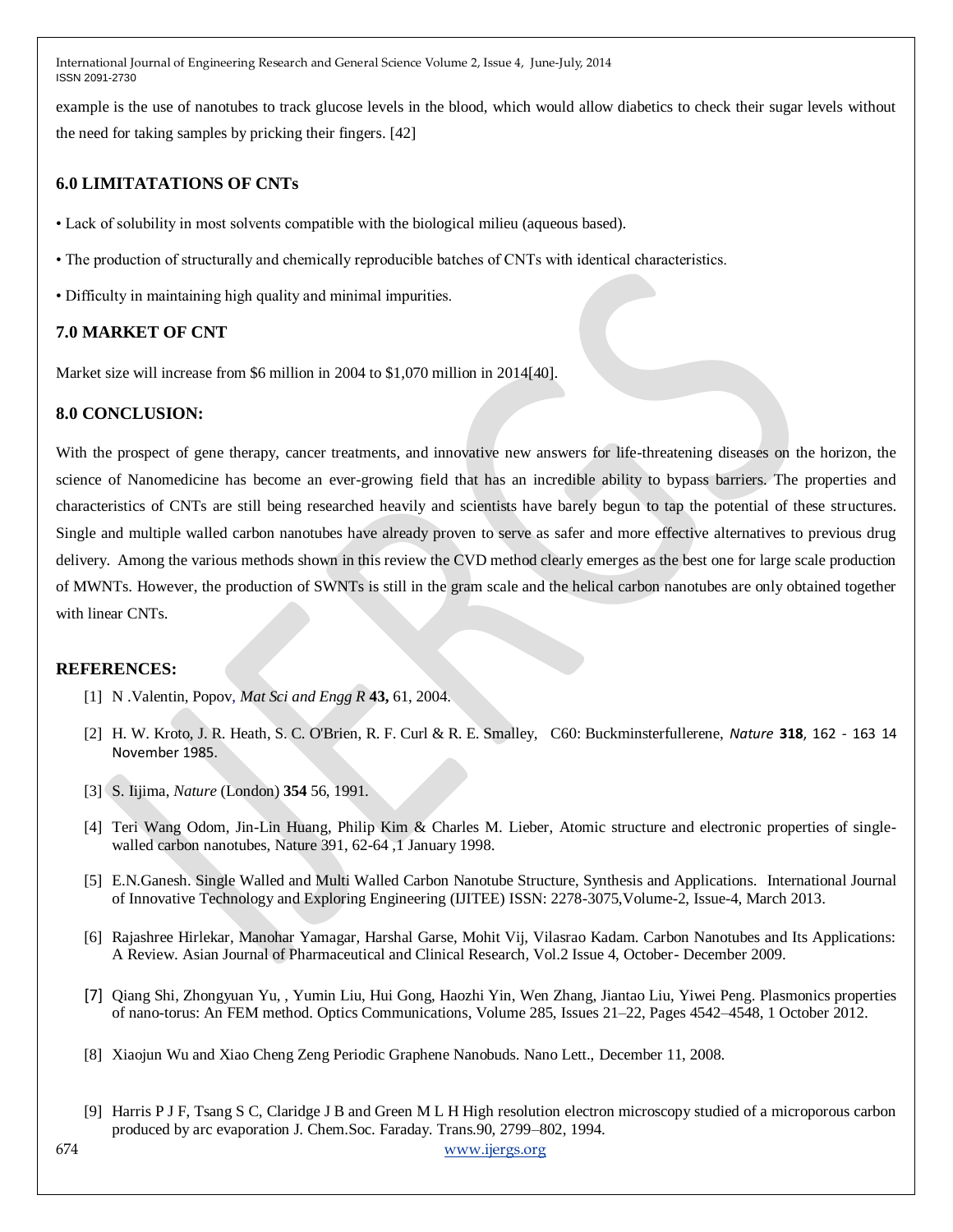[10]http://www.ee.nec.de/News/Releases/pr283-01.html (August, 2001).

- [11]Shuyun Zhu and [Guobao Xu.](http://pubs.rsc.org/en/results?searchtext=Author%3AGuobao%20Xu) Single-walled carbon nanohorns and their applications. Nanoscale, 2, 2538-2549.2010.
- [12]Sayes CM, Liang F, Hudson JL, Mendez J,Guo W, Beach JM et al. Functionalization density dependence of single-walled carbon nanotubes cytotoxicity in vitro. Toxicol. Lett. 16: 135–142, 2006.
- [13]H. Kuzmany , A. Kukovecz, , F. Simona , M. Holzweber, Ch. Kramberger, T. Pichler. Functionalization of carbon nanotubes. Synthetic Metals 141, 113–122, 2004.
- [14] Brenner, D. "Empirical potential for hydrocarbons for use in simulating the chemical vapor deposition of diamond films." Physical Review B 42(15): 9458-9471, 1990.
- [15] Calvert, P. "Strength in disunity." Nature 357: 365-366, 1992.
- [16]Che, G., B. Lakshmi, C. Martin and E. Fisher "Chemical vapor deposition based on synthesis of carbon nanotubes and nanofibers using a template method." Chemistry of Materials 10: 260-267, 1998.
- [17]T. W. Ebbesen & P. M. Ajayan, Large-scale synthesis of carbon nanotubes, *N*ature 358, 220 222 (16 July 1992.
- [18]Sinnott, S.B.; Andrews, R. Carbon Nanotubes: Synthesis, properties and applications. Critical Reviews in Solid State Mat. Sci. 26, 145–249, 2001.
- [19]Smalley, R.E, Dai, H.J.; Rinzler, A.G.; Nikolaev, P.; Thess, A.; Colbert, D.T. Single-wall nanotubes produced by metalcatalyzed disproportionation of carbon monoxide. Chem. Phys. Lett. 260, 471–475. 1996.
- [20]T. Guo. ; Nikolaev, P.; Rinzler, A.G.; Tomanek, D.; Colbert, D.T.; Smalley, R.E. Self-assembly of tubular fullerenes. J. Phys. Chem. 99, 10694–10697, 1995.
- [21]Paradise, M.; Goswami, T. Carbon nanotubes-production and industrial application. Mat. Design, 28, 1477–1489, 2007.
- [22]Teo, K.B.K.; Singh, Ch.; Chhowalla, M.; Milne, W.I. Catalytic synthesis of carbon nanotubes and nanofibers. In Encyclopedia of Nanoscience and Nanotechnology; Nalwa, H.S., Ed.; American Scientific Publisher: Valencia, CA, USA; Volume 1, pp. 665–668, 2003.
- [23][http://www.pharmainfo.net](http://www.pharmainfo.net/).
- [24]Gogotsi, Y.; Libera, J.A.; Yoshimura, M. Hydrothermal synthesis of multiwall carbon nanotubes. J. Mat. Res. 15, 2591– 2594, 2000.
- [25]Gogotsi, Y.; Naguib, N.; Libera, J. In situ chemical experiments in carbon nanotubes. Chem. Phys. Lett. 365, 354–360, 2002.
- [26]Manafi, S.; Nadali, H.; Irani, H.R. Low temperature synthesis of multi-walled carbon nanotubes via a sonochemical/hydrothermal method. Mat. Lett. 62, 4175–4176, 2008.
- [27]Calderon Moreno, J.M.; Swamy, S.S.; Fujino, T.; Yoshimura, M. Carbon nanocells and nanotubes grown in hydrothermal fluids. Chem. Phys. Lett. 329, 317–322, 2000.
- [28]Hou PX, Bai S, Yang GH, Liu C, Cheng HM.Multi-step purification of carbon nanotubes.Carbon; 40: 81-85,2002.
- [29]Dillon, A. C.; Jones, K. M.; Bekkedahl, T. A.; Kiang, C. H.;Bethune, D. S.; Heben, M. J. Nature, 376-377. 1997,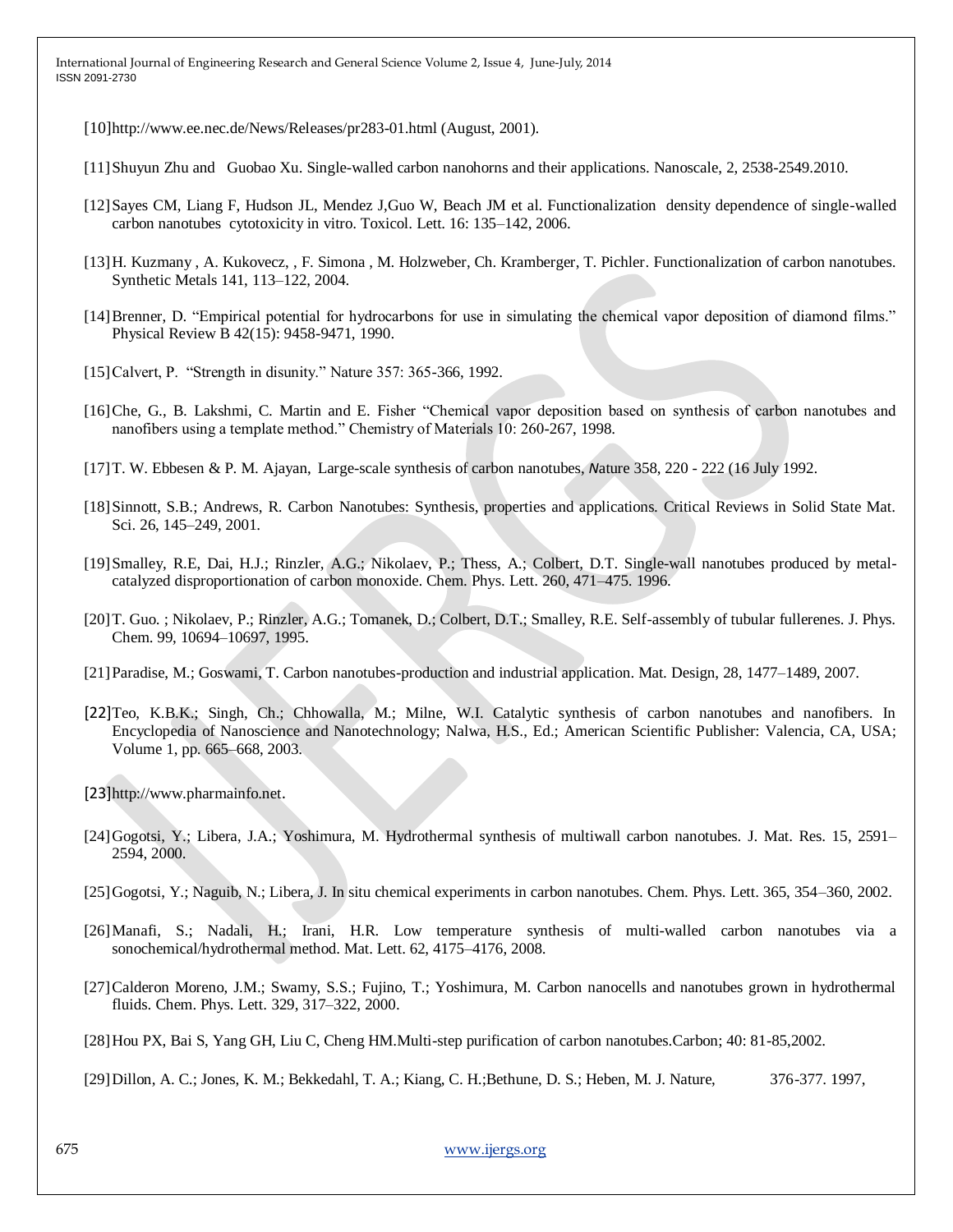- [30[\]Nikolay Dementev,](http://pubs.rsc.org/en/results?searchtext=Author%3ANikolay%20Dementev)a [Sebastian Osswald,](http://pubs.rsc.org/en/results?searchtext=Author%3ASebastian%20Osswald)b [Yury Gogotsib](http://pubs.rsc.org/en/results?searchtext=Author%3AYury%20Gogotsi) and [Eric Borguet,](http://pubs.rsc.org/en/results?searchtext=Author%3AEric%20Borguet) Purification of carbon nanotubes by dynamic oxidation in air, J. Mater. Chem., 19, 7904-7908, 2009.
- [31]I. W. Chiang, B. E. Brinson, R. E. Smalley, J. L. Margrave, and R. H. Hauge. Purification and Characterization of Single-Wall Carbon Nanotubes. J. Phys. Chem. B, 105, 1157-1161, 2001.
- [32]Zimmerman, J. L.; Bradley, R. K.; Huffman, C. B.; Hauge, R. H.;Margrave, J. L.Chem. Mater. 12, 1361, 2000.

[33] Bandow, S.; Rao, A. M.; Williams, K. A.; Thess, A.; Smalley, R.E.; Eklund, P. C.J. Phys. Chem. B , 101, 8839. 1997.

- [34]Duesberg, G. S.; Burghard, M.; Muster, J.; Philipp, J.; Roth, S.Chem. Commun. 435. 1998.
- [35] Shelimov, K. B.; Esenaliev, R. O.; Rinzler, A. G.; Huffman, C.B.; Smalley, R. E.Chem. Phys. Lett. , 282, 429, 1998.
- [36]Harris, P. Carbon nanotubes and related structures: new materials for the 21st century. Cambridge, Cambridge University Press, 1999.
- [37] M. Meo and M. Rossi, "Prediction of Young's modulus of single wall carbon nanotubes by molecular-mechanics based finite element modeling," Composites Science and Technology, vol. 66, no. 11-12, pp. 1597–1605, 2006.
- [38] M.-F. Yu, B. S. Files, S. Arepalli, and R. S. Ruoff, "Tensile loading of ropes of single wall carbon nanotubes and their mechanical properties," Physical Review Letters, vol. 84, no. 24, pp. 5552–5555, 2000.
- [39]Nardelli, M., J.-L. Fattebert, D. Orlikowski, C. Roland, Q. Zhao, et al. "Mechanical properties, defects, and electronic behavior of carbon nanotubes.‖ Carbon **38**: 1703-1711, 2000.
- [40]http://www.dolcera.com/wiki/index.php?title=Carbon\_Nanotubes\_%28CNT%29.
- [41] H. Dai, A. Javey, E. Pop, D. Mann, and Y. Lu, "Electrical transport properties and field-effect transistors of carbon nanotubes," NANO: Brief Reports and Reviews, vol. 1, no. 1, pp. 1–4, 2006.
- [42]Prabhakar R. Bandaru. Electrical Properties and Applications of Carbon Nanotube Structures, Journal of Nanoscience and Nanotechnology Vol.7, 1–29, 2007.
- [43] E. Pop, D. Mann, Q. Wang, K. Goodson, and H. Dai, "Thermal conductance of an individual single-wall carbon nanotube above room temperature," Nano Letters, vol. 6, no. 1, pp. 96–100, 2006.
- [44]Stahl, H., J. Appenzeller, R. Martel, P. Avouris and B. Lengeler "Intertube coupling in ropes of single-wall carbon nanotubes." Physical Review Letters 85(24): 5186-5189, 2000.
- [45]Lordi, V. and N. Yao "Molecular mechanics of binding in carbon-nanotube-polymer composites." Journal of Materials Research 15(12): 2770-2779, 2000.
- [46] H. Kataura, Y. Kumazawa, Y. Maniwa, I. Umezu, S. Suzuki, Y. Ohtsuka, and Y. Achiba, "Optical properties of single-wall carbon nanotubes," Synthetic Metals, vol. 103, no. 1–3, pp. 2555–2558, 1999.
- [47]Sebastien W, Giorgia W, Monica P, Cedric B, Jean-Paul K, Renato B. Targeted delivery of amphotericin b to cells by using functionalized carbon nanotubes. Angewandte Chemie 117: 6516 – 6520, 2005.
- [48]Barroug A, Glimcher M. Hydroxyapatite crystals as a local delivery system for cisplatin: adsorption and release of cisplatin in vitro. J Orthop Res; 20: 274-280, 2002.
- [49][Kumiko Ajima](http://pubs.acs.org/action/doSearch?action=search&author=Ajima%2C+K&qsSearchArea=author) , Masako Yudasaka , Tatsuya Murakami , Alan Maigné , [Kiyotaka Shiba](http://pubs.acs.org/action/doSearch?action=search&author=Shiba%2C+K&qsSearchArea=author) and [Sumio Iijima.](http://pubs.acs.org/action/doSearch?action=search&author=Iijima%2C+S&qsSearchArea=author) Carbon Nanohorns as Anticancer Drug Carriers. *Mol. Pharm.,* 2 (6), pp 475–480, 2005.